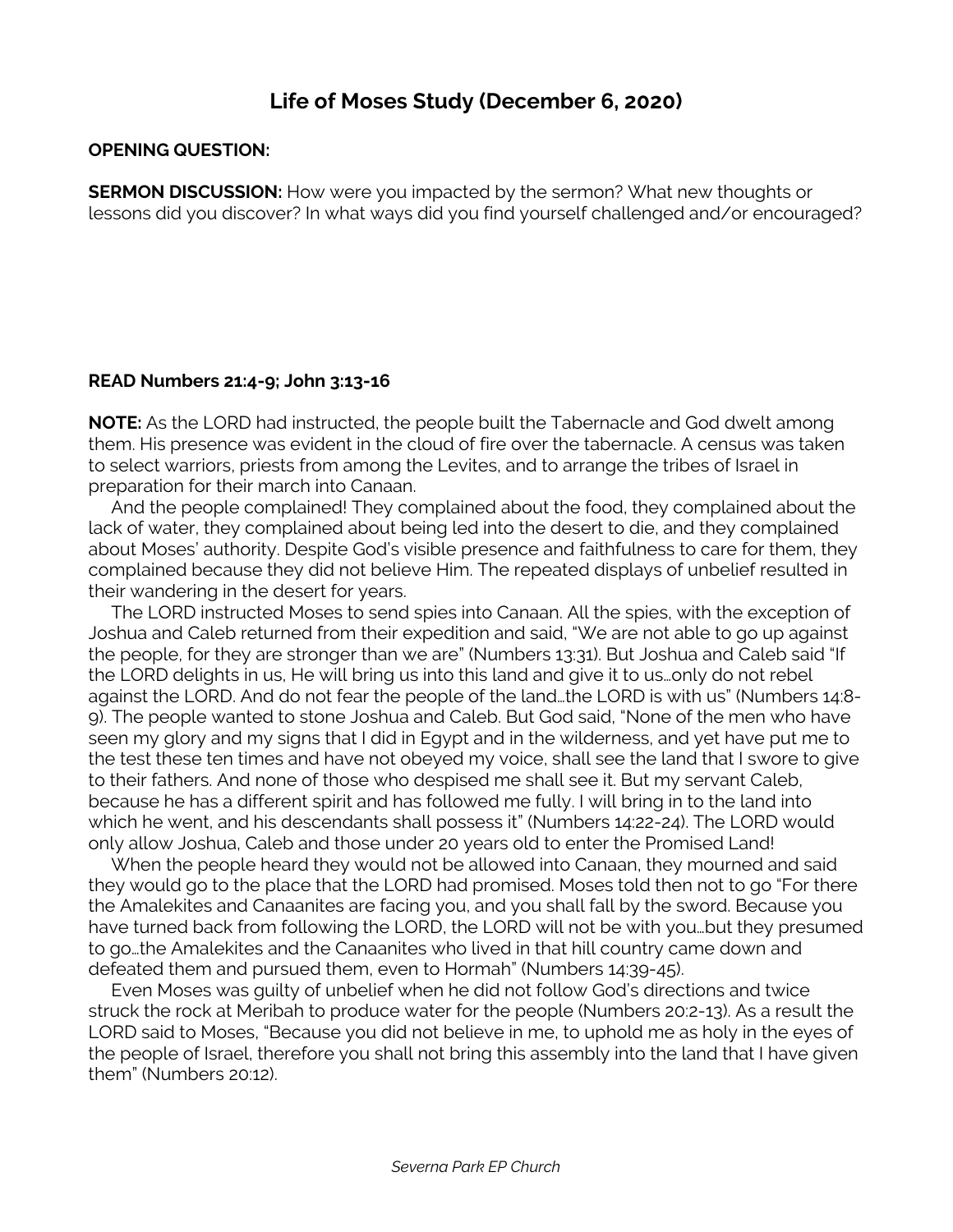1.Thirty-eight years earlier, the Israelites had been defeated when they tried to enter Canaan (Numbers 14:39-45). Describe what happened in Hormah that brought different results (Numbers 21:1-3). Did the experience in Hormah impact the people's mindset? Explain.

2. Why were the Israelites going around Edom (Numbers 20:18-21)?

3. What are your thoughts about the people's impatience and complaints as they set out from Mount Hor (Numbers 21:4-5)? What was the "worthless food" they "loathed"? What would you have thought if you were in their place?

4. Moses had interceded on behalf of the Israelites numerous times. What is different this time regarding the LORD's response concerning the people (Numbers 21:4-9)?

5. Why may it have been challenging for Moses to make a bronze serpent for the people to look towards (Genesis 3:1-15; Exodus 20:4-6)?